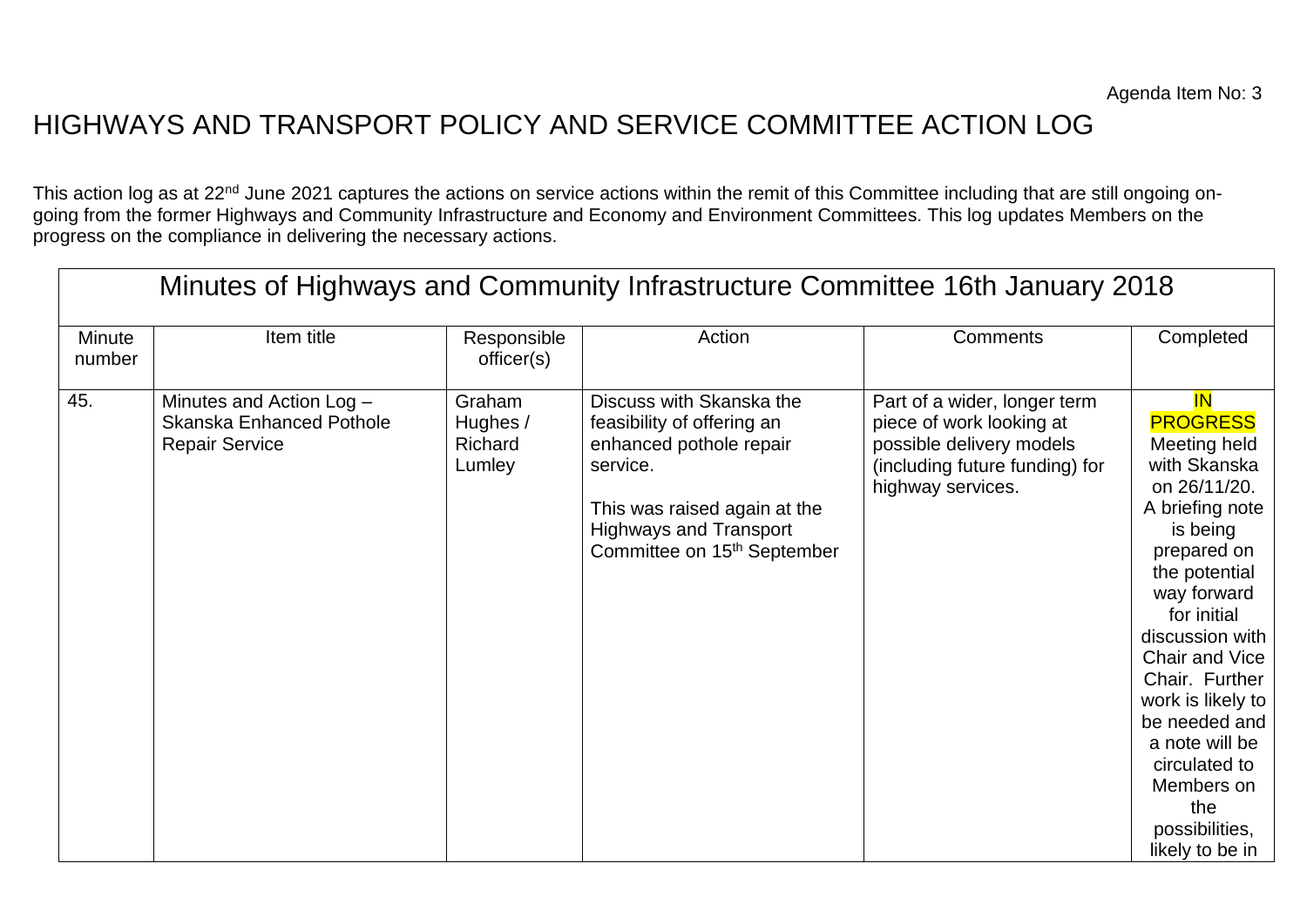|                                                                             |                                                                  |                                                |                                                                                                                                                                                                                                  |                                                                                                                                                                                   | the summer.                                                                                                    |  |  |
|-----------------------------------------------------------------------------|------------------------------------------------------------------|------------------------------------------------|----------------------------------------------------------------------------------------------------------------------------------------------------------------------------------------------------------------------------------|-----------------------------------------------------------------------------------------------------------------------------------------------------------------------------------|----------------------------------------------------------------------------------------------------------------|--|--|
| Minutes of Highways and Community Infrastructure Committee 9th July 2019    |                                                                  |                                                |                                                                                                                                                                                                                                  |                                                                                                                                                                                   |                                                                                                                |  |  |
| <b>Minute</b><br>number                                                     | Item title                                                       | Responsible<br>officer(s)                      | Action                                                                                                                                                                                                                           | Comments                                                                                                                                                                          | Completed                                                                                                      |  |  |
| 124.                                                                        | Road Casualty Data Annual<br>Report                              | <b>Matt Staton</b>                             | The Chairman commented that<br>the findings of the research<br>project regarding likely collision<br>sites being undertaken with<br>Loughborough University could<br>be brought to the committee for<br>information and comment. | Matt Staton to liaise with<br>Loughborough University in<br>relation to published outputs<br>from the project. The<br>information was to be<br>presented to a Members<br>Seminar. | On hold until<br>the seminar<br>programme<br>resumes. Will<br>be<br>programmed<br>when dates<br>are available. |  |  |
| Minutes of Highways and Transport Committee 15 <sup>th</sup> September 2020 |                                                                  |                                                |                                                                                                                                                                                                                                  |                                                                                                                                                                                   |                                                                                                                |  |  |
| 29.                                                                         | <b>Cambridgeshire Highways</b><br>Contract Annual Report 2019-20 | Richard<br>Lumley /<br>Graham<br><b>Hughes</b> | Request for a new policy for<br>seeking compensation for<br>developer damage to free up<br>local highways offices<br>resources.                                                                                                  | Officers would investigate the<br>practicalities and bring back<br>proposals for further<br>consideration on this wide<br>ranging issue.                                          | <b>Action Ongoing</b>                                                                                          |  |  |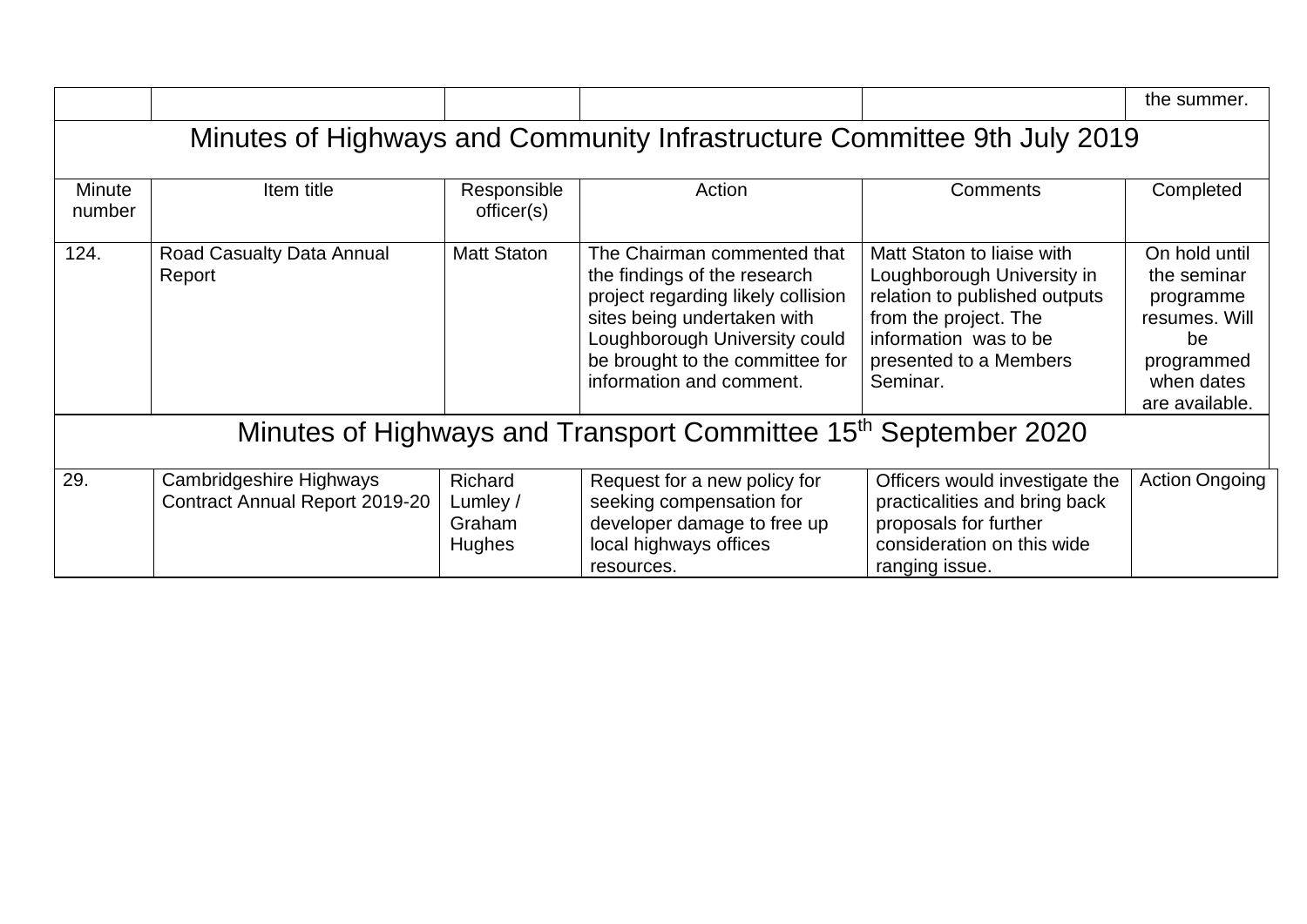| Minutes of Highways and Transport Committee 19th January 2021 |                                                                       |                                       |                                                                                                                                                                                                    |                                                                                                                        |                   |
|---------------------------------------------------------------|-----------------------------------------------------------------------|---------------------------------------|----------------------------------------------------------------------------------------------------------------------------------------------------------------------------------------------------|------------------------------------------------------------------------------------------------------------------------|-------------------|
| 63.                                                           | <b>Minutes Action Log</b>                                             | Dawn Cave/<br>Graham<br><b>Hughes</b> | Committee had previously<br>agreed a report on Wisbech<br>Access Strategy would come to<br>Committee. Clerk to check what<br>was agreed and schedule a<br>report to a future Committee<br>meeting. | Will be discussed at August<br>Chair / Vice Chair meeting                                                              | Ongoing           |
| 66.                                                           | <b>Cambridgeshire County Council</b><br><b>Commuted Sum Proposals</b> | Jonathon<br>Judah                     | Final consultation document to<br>be circulated to Members, who<br>could then comment accordingly.<br>Action required.                                                                             | The document is currently<br>being developed and the<br>intention is to circulate this to<br>Members by the end of May | Action<br>Ongoing |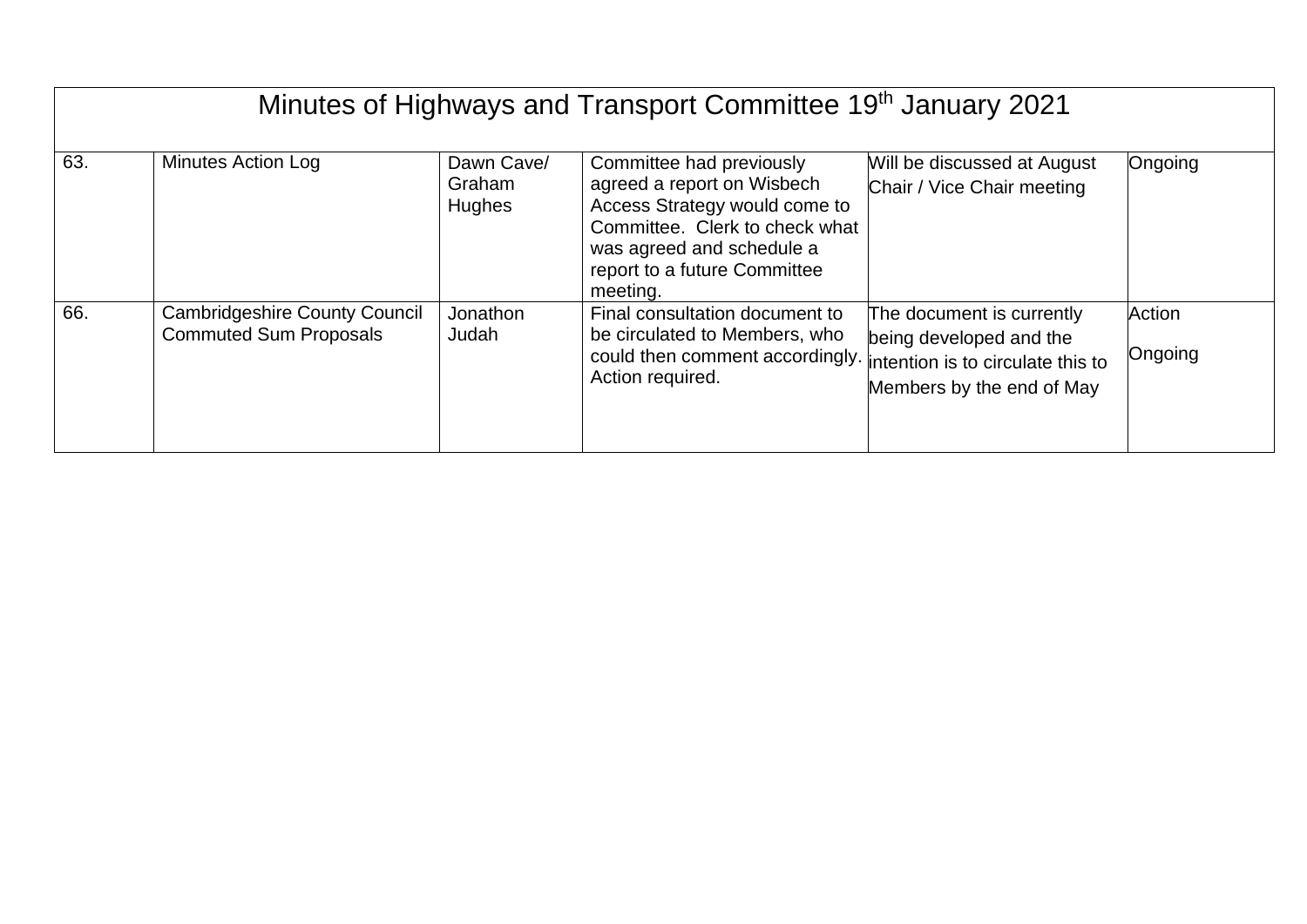| Minutes of Highways and Transport Committee 22 June 2021 |                                                                        |                                       |                                                                                                                                                                                                                          |                                                                       |           |  |
|----------------------------------------------------------|------------------------------------------------------------------------|---------------------------------------|--------------------------------------------------------------------------------------------------------------------------------------------------------------------------------------------------------------------------|-----------------------------------------------------------------------|-----------|--|
| <b>Minute</b><br>number                                  | Item title                                                             | Responsible<br>officer(s)             | Action                                                                                                                                                                                                                   | Comments                                                              | Completed |  |
| 5.                                                       | <b>Minutes Action Log</b>                                              |                                       | Member highlighted highways<br>planning guidance for making<br>walking and cycling the most<br>attractive option. It was<br>requested that it be added to the<br><b>Action Log</b>                                       |                                                                       | Ongoing   |  |
| 8.                                                       | A428 Black Cat to Caxton Gibbet<br>Development Consent Order<br>Update | <b>Andy Preston</b>                   | Requested that officers discussed<br>with the relevant Bedfordshire<br>Councils the possibility of a<br>dedicated HGV route that would<br>serve the proposed developments at<br>Wyboston                                 |                                                                       | Ongoing   |  |
| 10.                                                      | Local Highways Improvement<br><b>Panel Scoreboards</b>                 | <b>Gareth Guest</b>                   | Highlighted that the closure of the<br>window did not take account of<br>Parish Council meetings cycles that<br>did not meet on a monthly basis and<br>therefore requested that it be<br>extended to a date in September | This has been changed to end<br>of September now.                     | Completed |  |
| 10.                                                      | Local Highways Improvement<br><b>Panel Scoreboards</b>                 | Gareth Guest /<br><b>Dem Services</b> | Requested additional guidance or<br>training for Members regarding<br>LHIs and the process that<br>underpins them                                                                                                        | Potential dates for an all-<br>Member seminar are being<br>identified | Ongoing   |  |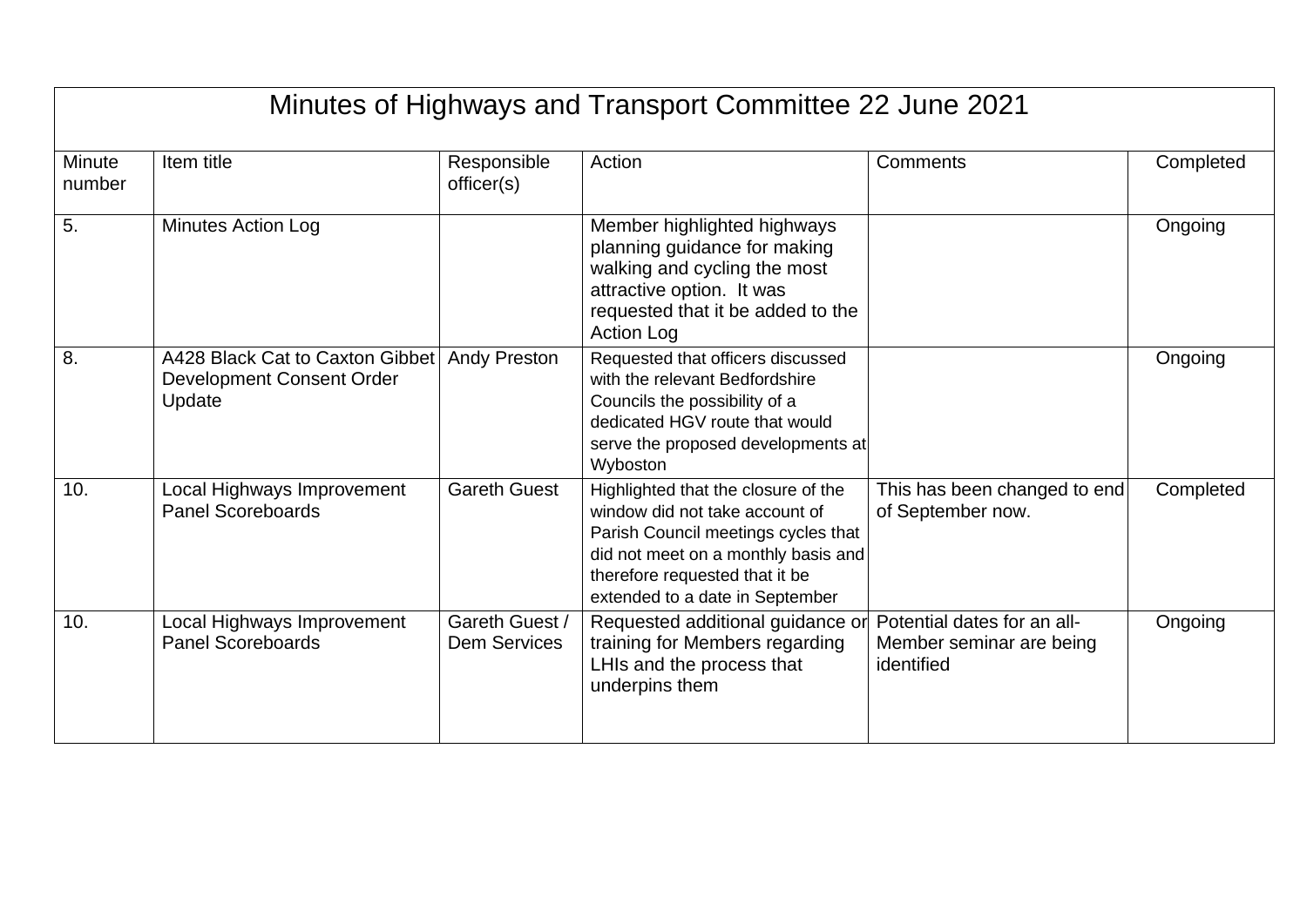| 11. | Finance Monitoring Report - May Richard Lumley<br>2021 | Removal of trees highlighted and<br>their lack of replacement.                                                        | Trees in Shelford are on order<br>and will be planted shortly.<br>Parishes - Bottisham and<br>Stow have been provided the<br>trees and agreement has been<br>reached with Lode to<br>reimburse the Parish (up to<br>£3,250) for the trees when<br>they purchase during the next<br>planting season. | Completed |
|-----|--------------------------------------------------------|-----------------------------------------------------------------------------------------------------------------------|-----------------------------------------------------------------------------------------------------------------------------------------------------------------------------------------------------------------------------------------------------------------------------------------------------|-----------|
| 11. | Finance Monitoring Report - May<br>2021                | Requested that the local Member<br>for Local Highway Improvement<br>(LHI) schemes be copied into<br>progress reports. | This has been discussed /<br>circulated with the team and<br>members will be copied into<br>correspondence when<br>parishes etc. are contacted.                                                                                                                                                     | Completed |